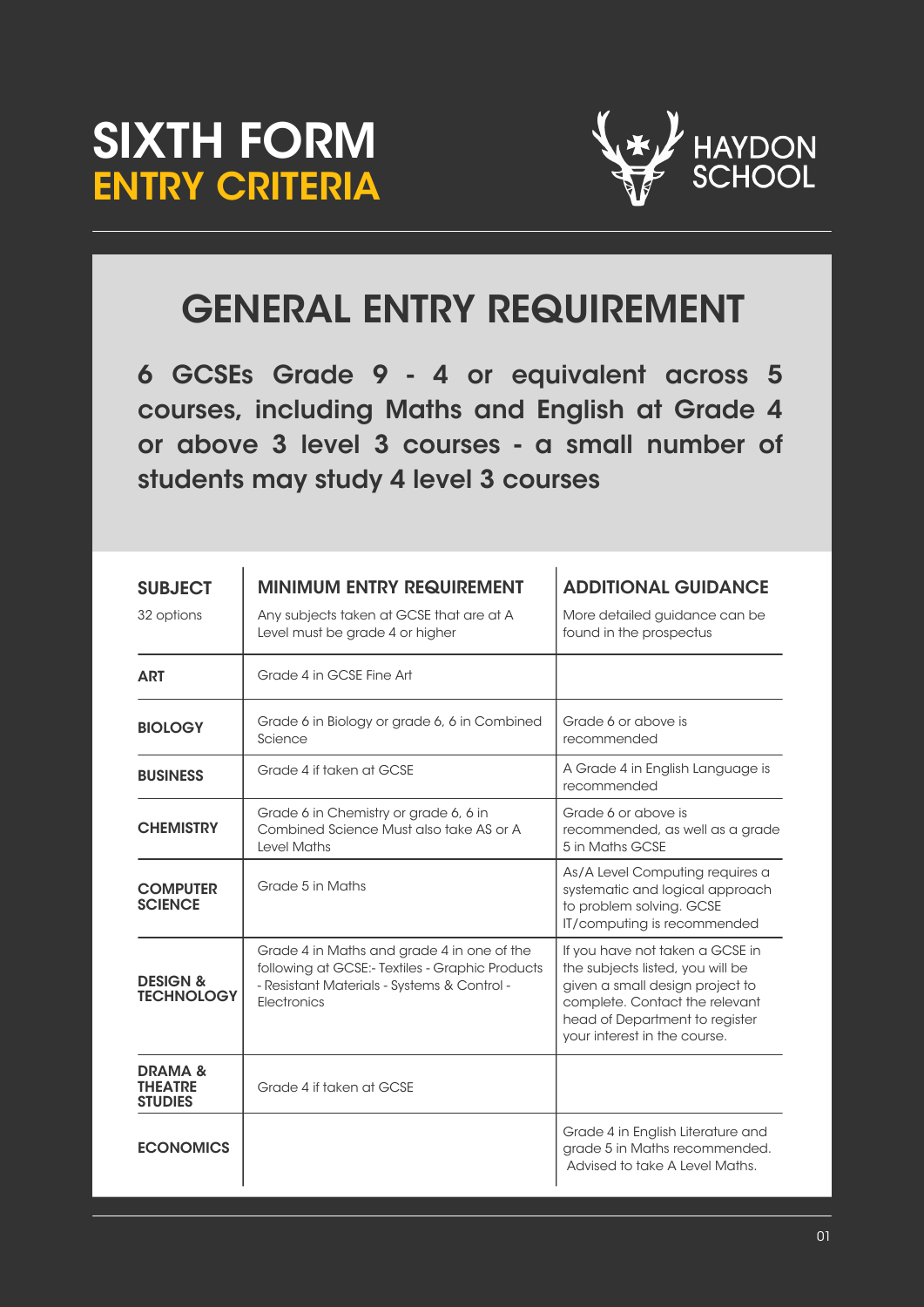## SIXTH FORM ENTRY CRITERIA



| <b>ENGLISH</b><br><b>LANGUAGE</b>           | Grade 4 or above                                                                                  | Grade 5 or above is<br>recommended                                                                                                                                                                                                 |
|---------------------------------------------|---------------------------------------------------------------------------------------------------|------------------------------------------------------------------------------------------------------------------------------------------------------------------------------------------------------------------------------------|
| <b>ENGLISH</b><br><b>LITERATURE</b>         | Grade 5 in English Literature                                                                     | Grade 6 in English Literature is<br>recommended                                                                                                                                                                                    |
| <b>FRENCH - AS</b>                          | Grade 5 (all papers must be higher tier)                                                          | Grade 6 in French recommended                                                                                                                                                                                                      |
| <b>GEOGRAPHY</b>                            | Grade 4 if taken at GCSE                                                                          | Grade 4 in English Language is<br>recommended                                                                                                                                                                                      |
| <b>GOVERNMENT</b><br><b>AND POLITICS</b>    |                                                                                                   | Grade 4 in English Language is<br>recommended                                                                                                                                                                                      |
| <b>HISTORY</b>                              | Grade 4 if taken at GCSE                                                                          |                                                                                                                                                                                                                                    |
| <b>ITALIAN - AS</b>                         | Grade 5 (all papers must be higher tier)                                                          |                                                                                                                                                                                                                                    |
| <b>LAW</b>                                  |                                                                                                   | Grade 4 in English Literature is<br>recommended                                                                                                                                                                                    |
| <b>MATHEMATICS</b><br>- AS                  | Grade 5 in GCSE Higher Mathematics and<br>must be taking three other A levels.                    |                                                                                                                                                                                                                                    |
| <b>MATHEMATICS</b>                          | Grade 7 in GCSE Mathematics.                                                                      | Grade 8 or above is<br>recommended                                                                                                                                                                                                 |
| <b>FURTHER</b><br><b>MATHEMATICS</b>        | Grade 7 in GCSE Mathematics and pass an<br>entrance EXAM. Must be taking three other A<br>levels. |                                                                                                                                                                                                                                    |
| <b>MEDIA STUDIES</b>                        | Grade 4 in Media if taken at GCSE                                                                 |                                                                                                                                                                                                                                    |
| <b>MEDIA FILM &amp;</b><br><b>TV - BTEC</b> |                                                                                                   | Equivalent to two A levels                                                                                                                                                                                                         |
| <b>MUSIC</b>                                | Grade 5 in Music if taken at GCSE                                                                 | Instrumental lessons working<br>towards grade 6 ABRSM                                                                                                                                                                              |
| <b>MUSIC - AS</b>                           | Grade 5 in Music if taken at GCSE                                                                 | Instrumental lessons working<br>towards grade 6 ABRSM                                                                                                                                                                              |
| <b>MUSIC</b><br><b>TECHNOLOGY</b>           |                                                                                                   | Experience of some sort of Music<br>Technology software is required<br>along with some understanding of<br>music theory i.e. ability to read<br>basic notation, basic keyboard<br>skills and ability to play an<br>instrument/sing |
| <b>PHILOSOPHY</b>                           | Grade 4 in GCSE RE                                                                                | Grade 4 in English Language is<br>recommended                                                                                                                                                                                      |
| <b>PHOTOGRAPHY</b>                          | Grade 4 + in GCSE Fine Art                                                                        |                                                                                                                                                                                                                                    |
| <b>PHYSICAL</b><br><b>EDUCATION</b>         | Grade 4 in GCSE PE                                                                                | Grade 4 in English, Maths and<br>Science is recommended. As a<br>minimum you should have played<br>for or represented your school                                                                                                  |